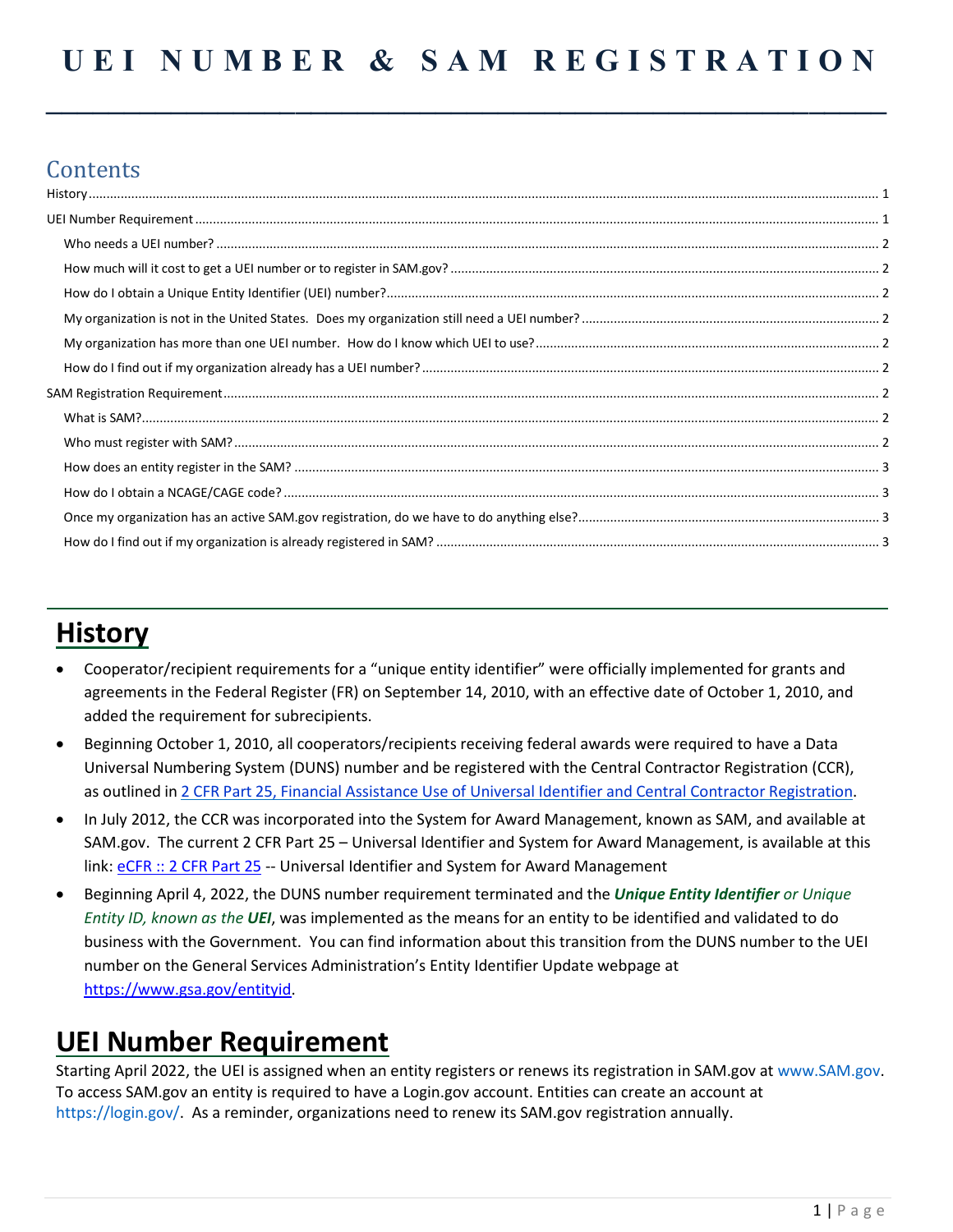**\_\_\_\_\_\_\_\_\_\_\_\_\_\_\_\_\_\_\_\_\_\_\_\_\_\_\_\_\_\_\_\_\_\_\_\_\_\_\_\_\_\_\_\_\_\_\_\_\_\_\_\_\_\_**

## **Who needs a UEI number?**

Any entity that wishes to do business with the federal government and who will receive federal funds or a subaward must have a UEI number issued via [www.SAM.gov](http://www.sam.gov/) as well as a valid registration on www.SAM.gov. Individuals are not required to have a UEI or be registered in SAM.gov.

#### <span id="page-1-0"></span>**How much will it cost to get a UEI number or to register in SAM.gov?**

Obtaining the new, government-owned UEI number is **FREE** for all federal grant and agreements, and contract applicants, through the registration process in SAM.gov.

## <span id="page-1-1"></span>**How do I obtain a Unique Entity Identifier (UEI) number?**

All entities/organizations applying for grants (except individuals) or receiving a federal assistance or non-assistance award must register in [www.SAM.gov](http://www.sam.gov/) to generate a UEI number. (See SAM Registration, Page 3)

## <span id="page-1-2"></span>**My organization is not in the United States. Does my organization still need a UEI number?**

UEI numbers are required for all organizations, foreign or domestic, when doing business with the Federal Government. In rare instances, a foreign cooperator whose award or subaward is less than \$25,000 can request a waiver from ARS by communicating with the Financial Management and Agreements Division Authorized Departmental Officer. The request will be reviewed against the exceptions in 2 CFR Part 25.

#### <span id="page-1-3"></span>**My organization has more than one UEI number. How do I know which UEI to use?**

UEI numbers are issued by the physical location of the organization. Therefore, some organizations may have multiple UEI numbers. Use the UEI number associated with the location of the organization that is doing business with the Federal awarding Agency.

#### <span id="page-1-4"></span>**How do I find out if my organization already has a UEI number?**

Your chief fiscal officer, treasurer, business manager, executive director, or accountant is likely to be able to provide your organization's UEI number, particularly if your organization is already registered in SAM. If your organization is already registered in SAM, your UEI has already been assigned and is viewable in your SAM.gov entity registration. SAM created UEIs for all existing registrations, both active and expired.

If your organization has never been registered in SAM, then your chief fiscal officer, treasurer, business manager, executive director, or accountant will be provided a UEI through the registration process at SAM.GOV.

## <span id="page-1-5"></span>**SAM Registration Requirement**

## <span id="page-1-6"></span>**What is SAM?**

The System for Award Management (SAM) is an official website of the U.S. government and a large central database that includes information about all government contractors and entities receiving grant and cooperative agreements. It is managed by the General Services Administration (GSA) and SAM.gov is free for entities to register to do business with the U.S. government.

#### <span id="page-1-7"></span>**Who must register with SAM?**

For entities to do business with any federal government agency, receives federal funds, they must complete the SAM registration. Once the SAM registration has been completed, the government assigns the entity a Commercial and Government Entities Code, or CAGE Code, and a UEI number. All entities must also register with SAM *before* a proposal can be submitted and before an agency-funded agreement or contract can be issued. If an organization plans to issue a contract or sub-award, those entities must also be registered in SAM.gov and have a UEI number.